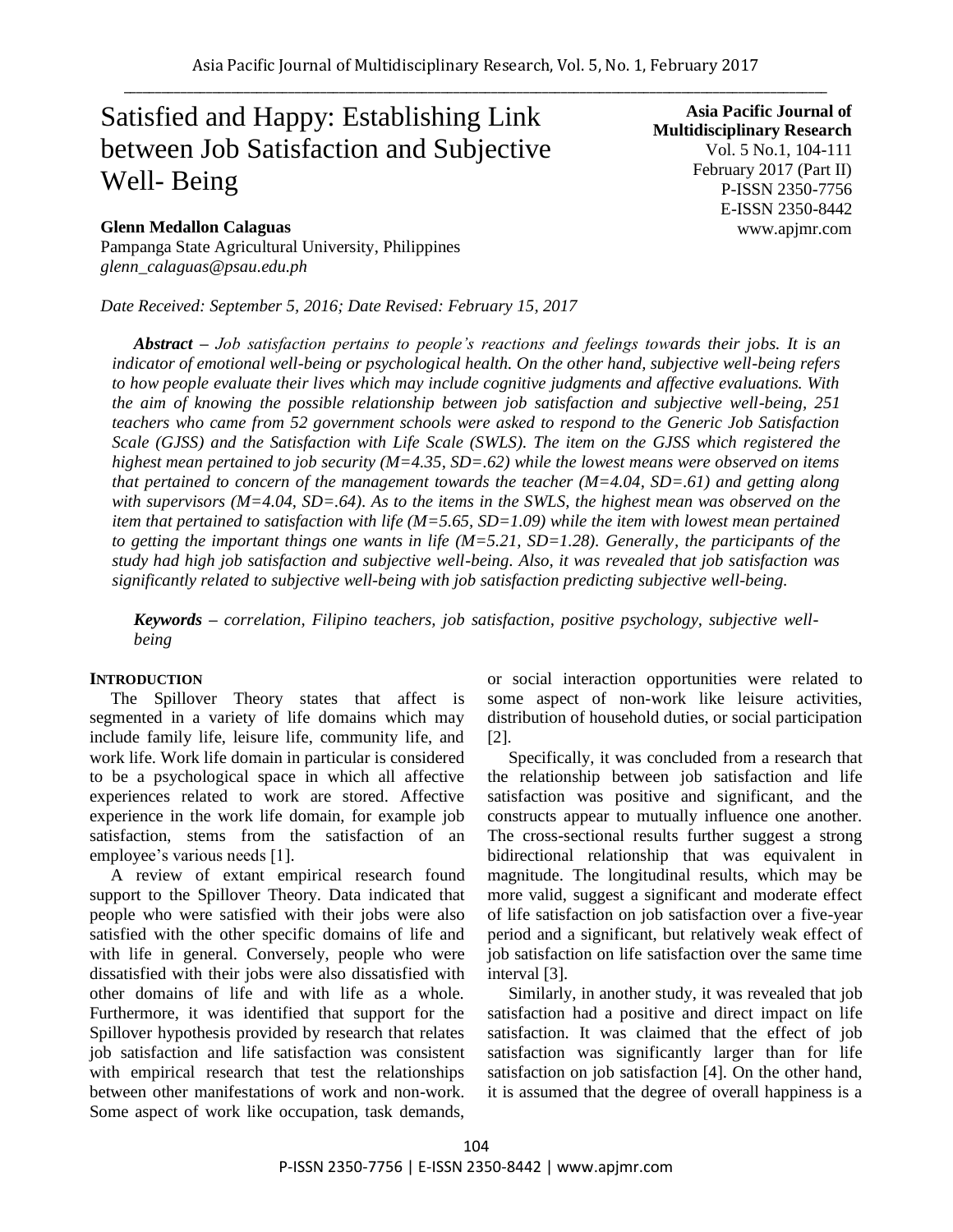strong correlate of job satisfaction. Job satisfaction is influenced by variables external to the workplace [5].

Using the above-mentioned principles as guiding post, this study was conducted specifically to determine whether such claims apply to Filipinos particularly among basic education teachers.

### **Job Satisfaction**

Majority of people spend a quarter of their lives working [6] that is why an interesting topic for those who work for organizations and who study them is job satisfaction [7]. Different aspects of a job which may in turn be positive or negative influences satisfaction [8]. This is so because job satisfaction is believed to be variable that is attitudinal in nature [7]. If people are satisfied with their jobs, they will more likely be creative, flexible, innovative, and loyal [9].

Job satisfaction is best understood either by focusing on employees or organizations and such can be explained by two existing perspectives. The Humanitarian perspective reiterates that people deserve to be treated with respect and with fairness. The Utilitarian perspective on the other hand believes that job satisfaction lead to employee behaviors contributory to the functioning of an organization. Thus, job satisfaction is actually a reflection of organizational functioning [7].

With emphasis on employees, job satisfaction is an indicator of emotional well-being or others would refer to as psychological health [7]. It is an emotional state associated with pleasure and can lead to positive work attitude and improved performance [9]. Understanding of people's well-being in the workplace is important [6]. Employees with high level of satisfaction manifest positive attitudes while those who are dissatisfied manifest the opposite [8].

Considering that job satisfaction is tantamount to how people feel about their jobs [7], mindsets and attitudes affect employees' actions and performances, which in turn affect the way projects are handled and responses to certain situations [9]. Job satisfaction is a manifestation of how happy people are with their jobs and can be enhanced either by changing people's attitudes or by changing their environments [5]. Understanding job satisfaction is important because it is associated with well-being [10].

## **Subjective well-being**

Subjective well-being on the other hand refers to how people evaluate their lives which includes cognitive judgments and affective evaluations [11]. Cognitive judgments include life satisfaction while affective evaluations include moods and emotions which are generally categorized as either positive or negative emotional feelings. People with high levels subjective well-being are satisfied with their lives and experience frequent positive emotions. Subjective well-being is the psychological term for happiness. Life satisfaction in general is a conscious cognitive judgment of life and criteria for judgment are always relative to individuals [12].

Specifically, a happy person possesses the following: blessed with a positive temperament, tends to look on the bright side of things and does not ruminate excessively about bad events, and is living in an economically-developed society, has confidants, and possesses adequate resources for making progress toward valued goals. It must be noted however that descriptions associated with happy people are changing considering the fact that researches on subjective well-being are progressing rapidly [13].

Considering the key point of the Spillover Theory where dissatisfaction in one area of life may bleed to other areas, job satisfaction and subjective well-being as experienced by teachers cannot be separated or a demarcation line can be placed between them. Happiness in life or subjective well-being may affect satisfaction at work and vice versa. Therefore, giving due attention to teachers satisfaction at work may eventually influence their happiness in life as a whole. Satisfied and happy teachers are productive teachers and proactive teachers are needed to ensure quality education.

In the end, the conduct of a study on teachers' job satisfaction and its possible link to subjective wellbeing is a worthy undertaking. Education will never be complete without teachers because teachers are the most important element of the educational process [14]. Several studies have already reported that, in any given year, 30% of the variation in students' test scores can be attributed to teachers while literature with consistency found that students' learning was influenced by teachers [15]. To date, no extant literature is available on linking teachers' job satisfaction and subjective well-being which is specifically conducted among basic education teachers in the Philippines. And for that reason, this study was conducted.

#### **OBJECTIVES OF THE STUDY**

This study generally aimed to establish a link between job satisfaction and subjective well-being.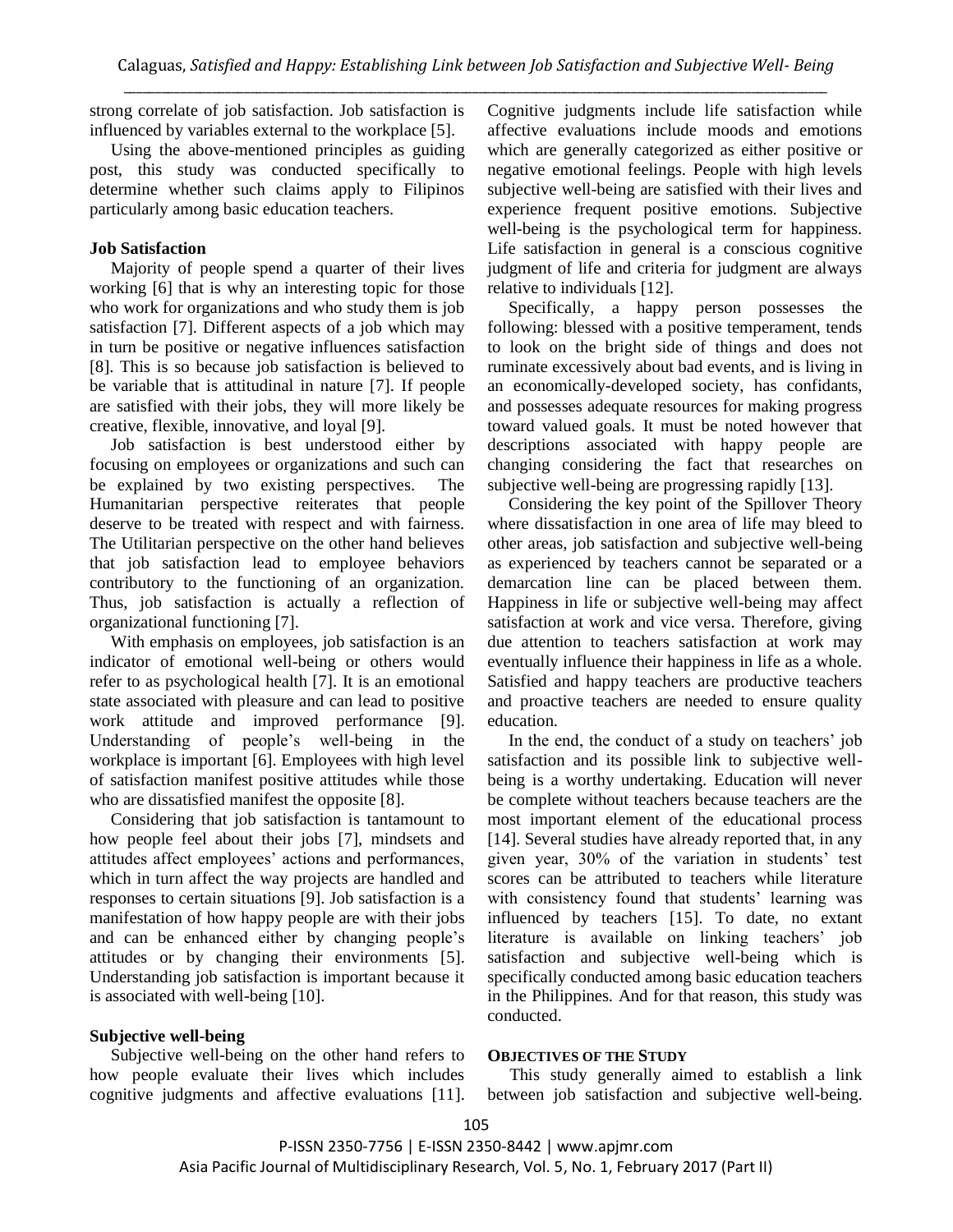Specifically, it was guided by the following objectives : (1) to determine participants' job satisfaction, (2) to determine participants' subjective well-being, (3) to determine the relationship between participants' job satisfaction and subjective well-being, and (4) to determine whether participants' job satisfaction can significantly predict their subjective well-being.

#### **MATERIALS AND METHODS**

#### **Research design**

The correlational research design was used in this study. This design describes the relationship between variables. Specifically, to determine the possible relationship between job satisfaction and subjective well-being, correlation analysis was used. The goal of correlation analysis is to see whether two measurement variables covary and at the same time quantify the strength of said relationship. On the other hand, to ascertain whether job satisfaction predicts subjective well-being, linear regression was used. Linear regression expresses the relationship in the form of an equation.

#### **Research instruments**

The Generic Job Satisfaction Scale (GJSS) and the Satisfaction with Life Scale (SWLS) were utilized in this study. Items in the GJSS focused on employees' feelings and reactions towards aspects of their jobs. Structural characteristics of the job (i.e. actual value of wages, status, autonomy, etc.) were not considered to be as important in determining employee job satisfaction as the reactions of employees to those characteristics. The scale is relevant to practically any occupation. Model of job satisfaction presented focuses on the reaction to events rather than the events themselves [5]. GJSS has 10 items which are responded through a Likert scale of 1 to 5 (Strongly Disagree to Strongly Agree). Current reliability of the scale with the responses of the participants of this study is .84.

On the other hand, the SWLS assesses life satisfaction as a whole and does not assess health and finances but allows subjects, in whatever way they choose, to weigh these domains [16]. Additionally, the scale assesses the positive side of an individual's experience [12]. The scale has five items that can be responded through a Likert scale of 1 to 7 (Strongly Disagree to Strongly Agree). Items in the SWLS are global rather than specific in nature [12]. Current reliability of the scale using the responses of the participants in this study is .81.

#### **Participants**

Two hundred fifty-one Filipino basic education teachers who completely-responded to the given research instruments were considered participants of this study. These basic education teachers came from 52 government schools from the provinces of Pampanga and Tarlac in the Philippines. There were 142 females and 109 males. One hundred eightyseven of them were married and 64 were single. Their years of service as government teachers ranged from one to 36 ( $M=10.43$ , SD=7.61). All of them are permanent employees.

## **Statistical treatments**

 Means along with standard deviations were used to describe the nature of the data collected from the participants. Pearson's Product Moment Correlation Coefficient was calculated to find out the relationship between the variables of the study. Also Linear Regression was used to statistically predict the outcome variable. Job satisfaction was the predictor variable.

#### **Ethical considerations**

 Since this study used teachers as participants, only those willing to participate in the study were included. Their willingness to participate was the assurance that they were giving their true responses to the items of the research instruments. Also, strict confidentiality was observed so as not to reveal the true identity of the participants.

## **RESULTS AND DISCUSSION**

Traditionally, nurturing and at the same time developing students have been the primary role of teachers, however in the current times, this might have changed. Typical teacher's work, nowadays, include not only teaching, but also the learning of new skills, keeping abreast with new technology, and dealing with parents, and even with the community at large [17]. And since the teaching profession is regarded as a calling by many, it also requires the moral inseparability of work and one's life [18].

Using SPSS 15.0 to analyze the responses of the participants in the study, results are presented in four tables.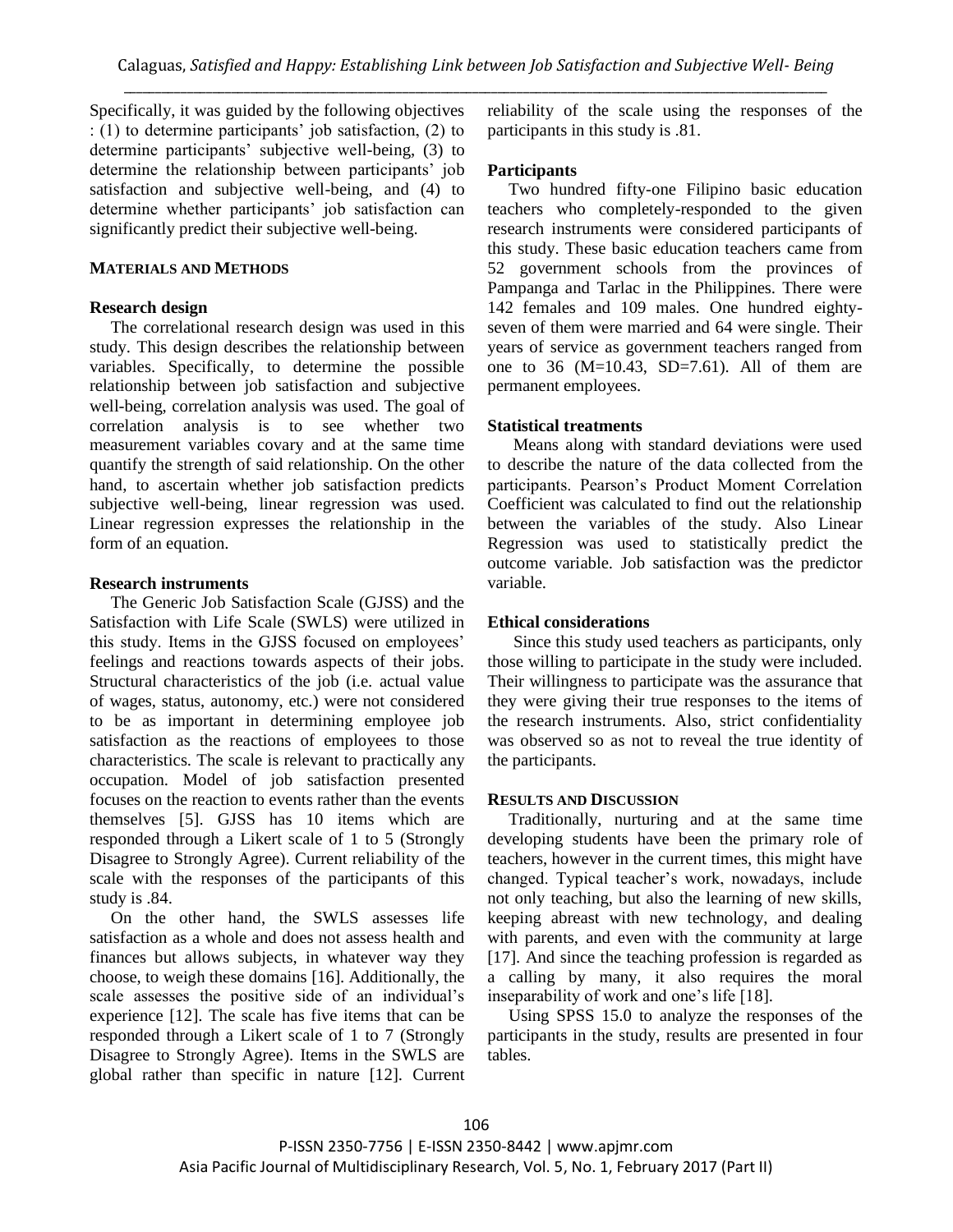| Lable 1. Descriptive Statistics for the GJSS |                                                                       |             |      |      |     |
|----------------------------------------------|-----------------------------------------------------------------------|-------------|------|------|-----|
| <b>Items</b>                                 |                                                                       | Min.        | Max. | M    | SD  |
| 1.                                           | I receive recognition for<br>a job well done.                         | 1.00        | 5.00 | 4.10 | .70 |
| 2.                                           | I feel close to the people<br>at work.                                | 1.00        | 5.00 | 4.21 | .56 |
| 3.                                           | I feel good about<br>working<br>for<br>this<br>company (school).      | 1.00        | 5.00 | 4.29 | .55 |
| 4.                                           | I feel secure about my<br>job.                                        | 1.00        | 5.00 | 4.35 | .62 |
| 5.                                           | I believe management<br>(administration)<br>is<br>concerned about me. | 1.00        | 5.00 | 4.04 | .61 |
|                                              | 6. On the whole, I believe<br>work is good for my<br>physical health. | 1.00        | 5.00 | 4.11 | .67 |
| 7.                                           | My wage (salary) is<br>good.                                          | 1.00        | 5.00 | 3.61 | .91 |
| 8.                                           | All my talents and skills<br>are used at work.                        | 1.00        | 5.00 | 4.18 | .66 |
| 9.                                           | I get along with my<br>supervisors (immediate<br>heads).              | 1.00        | 5.00 | 4.04 | .64 |
|                                              | 10. I feel good about my<br>job.<br>$\sim$ $\sim$ $\sim$              | 1.00<br>- - | 5.00 | 4.18 | .58 |

**Table 1. Descriptive Statistics for the GJSS**

Table 1 specifically summarizes the information relevant to the profile of the first instrument that administered to the participants. It reflects the means and standard deviations for all the responses of the two hundred fifty-one participants on the GJSS. As can be gleaned in the Table, all of the means of the items in the instrument were higher than three which was supposedly the mean with one as minimum and five as maximum. Items with the highest means pertained to job security  $(M=4.35, SD=.62)$ , the good feeling of working for the school  $(M=4.29, SD=.55)$ , and the feeling of being close to people at work (M=4.21, SD=.56). On the other hand, items with lowest means pertained to salary (M=3.61, SD=.91), concern of the management towards the teacher (M=4.04, SD=.61), and getting along with supervisors  $(M=4.04, SD=.64)$ .

Ideas imbedded in the items with highest means are worth giving emphasis. With reference to job security, it must be noted that all of the participants of this study had permanent tenures and were all working for government schools. This fact could explain why the item that pertained to job security was highly-rated. In the Philippines, graduates of teacher education programs would always aspire to be employed in a government school because working for a government school is always tantamount to having a permanent tenure. After graduation, graduates would find employment first in private schools and would use such employment to gain necessary teaching experience. And since these fresh graduates still have to wait to take the Licensure Examination for Teachers which is usually schedule in August and March, being employed in private schools is always a viable option. Being licensed is not necessarily a requirement to be hired in a private school while it is always a requirement to be hired in a government school.

As early as 1975, a significant, positive and linear relationship had already been established between overall-job satisfaction and company tenure [19]. This could be associated with the fact that an employee will never be motivated if there is uncertainty in employment [20]. With reference survey results, only two aspects remained to be in the top five aspect of job satisfaction since 2002 and job security was one of them [21]. Job security is one of the determinants of job satisfaction [22].

The good feeling one has while working for a school was parallel with the findings a study, where having a work that is assumed to have social impact on the world was considered to be an important life goal [23]. Employees who find their work fulfilling and satisfying are more likely to be satisfied [21]. The good feeling the participants have in this study about their jobs can be further highlighted by their years of service where the mean was 10.43 years. The participants would not stay long if they do not feel good about it. Similarly, in another study, work itself was found to be the most motivating aspect of the job [24] although said study was conducted among tertiary level faculty members.

The feeling of being close to people being the third item with the highest mean was a reflection of the importance of relationships in the work settings. It is assumed that relationships of employees with coworkers are important to success at work. Building of alliances across organizations is helpful for employees to accomplish their work and organizational goals. The forming of positive relationships makes the workplace and work itself more enjoyable, thus, in turn increase job satisfaction and engagement [21].

On the other hand, the main ideas imbedded in the three items with lowest means are also worth discussing in detail. Salary having the lowest mean

*Whole Instrument: M=4.11, SD=.65, Interpretation=High Satisfaction*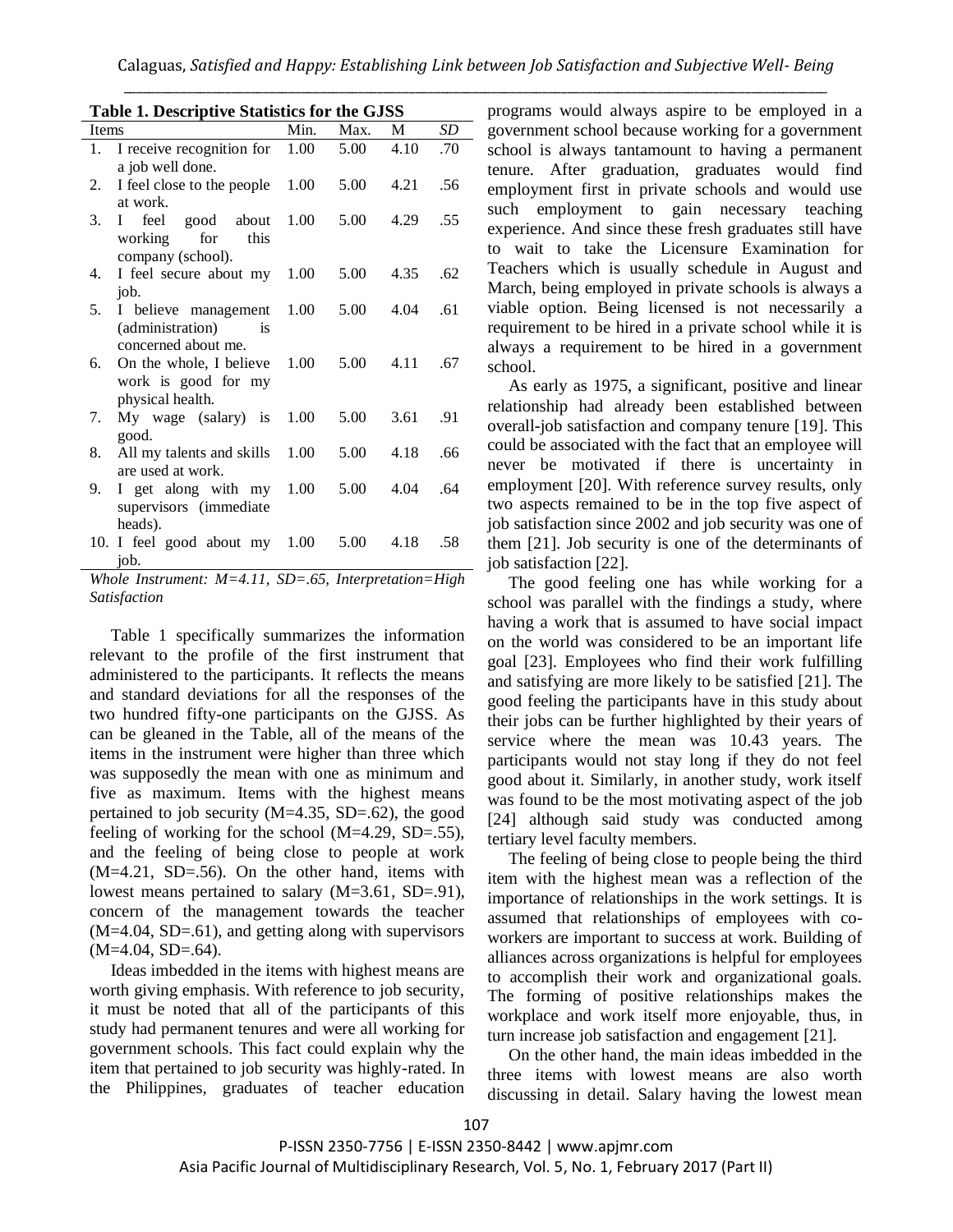can be explained by the fact that money is considered to be a good motivator and it must be recognized that employees work for money and need money. Good salary and compensation are key factors to satisfy employees [23]. In one study, it was identified that pay was one of the determinants of job satisfaction [25]. It must be noted that the academic ranks of the participants during the conduct of the study were Teachers I to III and said ranks had salaries ranging from Php 18,549 to Php 22,982 (approximately USD 450 to 560) per month at that time.

Concern of the management towards the teacher having the second lowest mean and getting along with supervisors having the third lowest mean could be explained again by the importance of relationships in the workplace. Employees' relationships with their supervisors are considered to be the central element of employees' affiliation to an organization. Recognition of employees' performances through praise, awards and incentives is believed to be a cost-effective way of increasing their morale, productivity, and competitiveness [21]. Relations with management had been found to one of the determinants of job satisfaction [22] and management practices impacts employees' job satisfaction [8].

As to the whole instrument, the summated mean of the total scores of the participants was 4.11 or 41.11 when multiplied with the total number of items. A total score of 39 to 41 is a reflection of "High Satisfaction." High scorers tend to have few sleeping problems, happy in personal lives, don't feel worn out at the end of the day, don't desire counseling, and rarely worry [5]. Also, it can be gleaned that the responses were very homogenous as reflected in the computed standard deviation value of .65. Therefore, the mean scores of the participants had minimal dispersion.

Happiness at work is a more likely predictor of job performance [26], and job satisfaction is an indicator of employee retention [27]. Lower job satisfaction on the other hand manifests itself in many aspects, ranging from exhaustion and lower work commitment to lack of concentration and psychosomatic complaints [28].

It must be noted that the results of this study were similar with earlier studies conducted. Teachers in one study were specifically satisfied with the social aspect of their work and seeing the results of their work [29] while in another study, it was revealed that that job satisfaction was a primary requirement of the teaching and learning process. Teachers who attain adequate job satisfaction fulfilled educational objectives and national goals [30]. Low level of employee satisfaction was associated with an increase in the number and frequency of sick leave days in another study. Even if relatively weak correlation between job satisfaction and absenteeism was established, it was nevertheless statistically significant for all the dimensions of the Job Satisfaction Survey (pay, promotion, supervision, fringe benefits, contingent rewards, operating conditions, co-workers, nature of work and communication) [31].

| <b>Table 2. Descriptive Statistics for SWLS</b> |  |  |
|-------------------------------------------------|--|--|
|                                                 |  |  |

| <b>Items</b>                                                             | Min. | Max.                       | $\mathbf{M}$ | SD    |
|--------------------------------------------------------------------------|------|----------------------------|--------------|-------|
| 1. In most ways my life is $1.00$                                        |      | 7.00                       | 5.60         | .86   |
| close to my ideal.                                                       |      |                            |              |       |
| 2. The conditions of $my$ 2.00                                           |      | 7.00                       | 5.31         | .98   |
| life are excellent.                                                      |      |                            |              |       |
| 3. I am satisfied with my 1.00                                           |      | 7.00                       | 5.65         | 1.09  |
| life.                                                                    |      |                            |              |       |
| 4. So far I have gotten the 1.00                                         |      | 7.00                       | 5.21         | 1.28  |
| important things I want in                                               |      |                            |              |       |
| life.                                                                    |      |                            |              |       |
| 5. If I could live my life 1.00 7.00                                     |      |                            | 5.23         | -1.31 |
| over, I would change                                                     |      |                            |              |       |
| almost nothing.                                                          |      |                            |              |       |
| Whole Instrument:                                                        |      | $M = 5.41$ , $SD = 1.10$ , |              |       |
| $\mathbf{r}$ , $\mathbf{r}$ , $\mathbf{r}$ , $\mathbf{r}$ , $\mathbf{r}$ |      |                            |              |       |

*Interpretation=High Satisfaction*

Table 2 specifically summarizes the information relevant to the profile of the second instrument. Means and standard deviations are reported for all the responses of the two hundred fifty-one participants on the SWLS. As can be seen in the Table, all of the means of the items in the instrument were higher than four which was supposedly the mean with one as minimum and seven as maximum. The item with the highest mean pertained to satisfaction with life  $(M=5.65, SD=1.09)$ . On the other hand, the item with lowest mean pertained to getting the important things one wants in life  $(M=5.21, SD=1.28)$ .

With reference to the whole instrument, the summated mean of the total scores of the participants was 5.41 or 27 when multiplied with the total number of items. Scores from 25 to 29 were considered high scores. Individuals who score in this range like their lives and feel that things are going well. Their lives may not be perfect, but they feel that things are mostly good. Furthermore, just because the person is satisfied does not mean she or he is complacent. In fact, growth and challenge might be part of the reason why one is satisfied. For most people in this high-scoring range,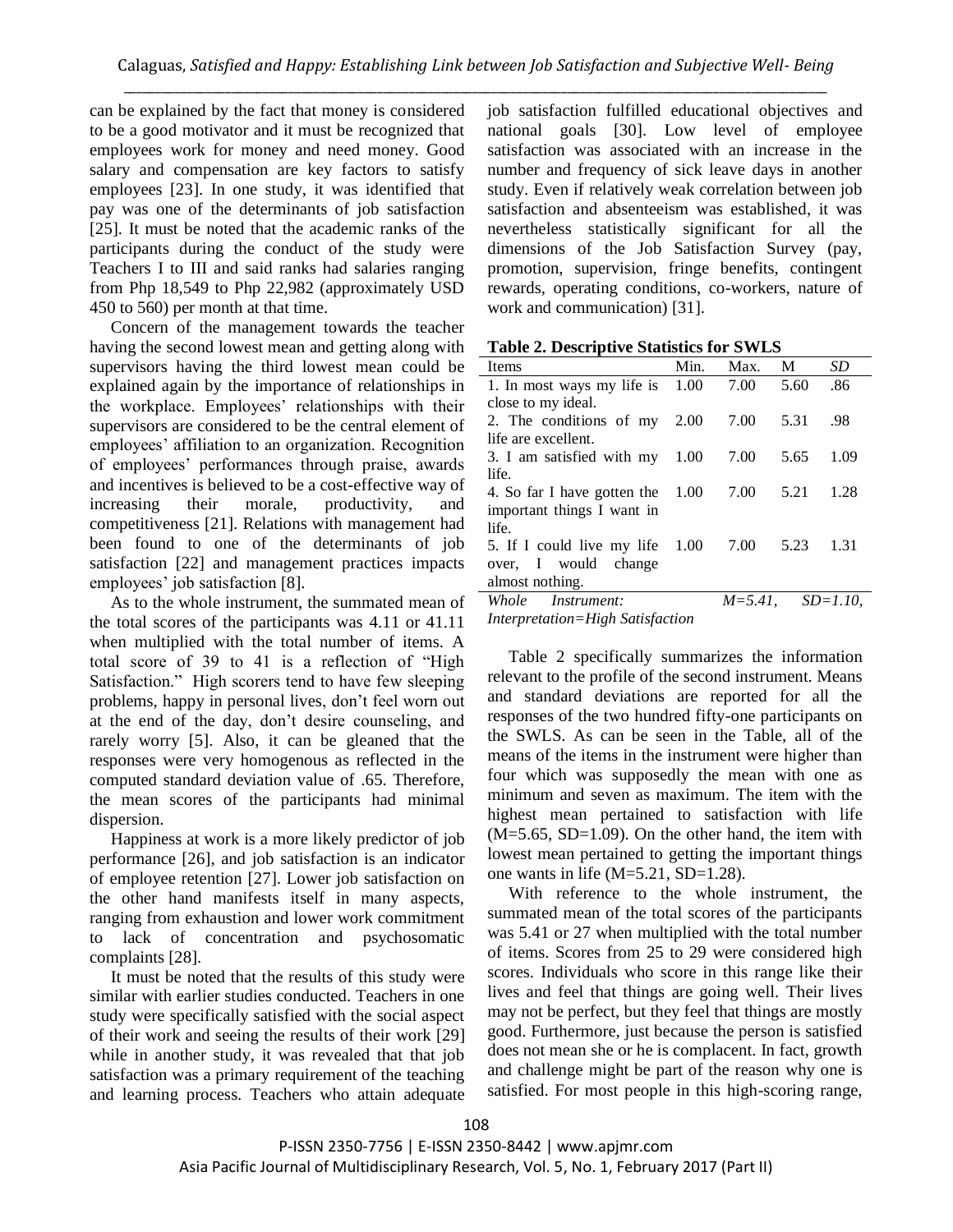life is enjoyable, and the major domains of life are going well– work or school, family, friends, leisure, and personal development. The person may draw motivation from the areas of dissatisfaction [32]. The responses were also very homogenous as reflected by the computed standard deviation value of 1.10. Therefore, the mean scores of the participants had minimal dispersion in relation to the total mean score gathered from the instrument.

As to the possible impact of subjective well-being to work, it was found in a study that causal link exist between subjective well-being and job adaptation. Job adaptation in the study referred to numerous withdrawal and other adaptive behaviors enacted by individuals in organizations. Those unhappy and dissatisfied with their lives were significantly more likely to engage in adaptive behaviors than those with high subjective well-being. Adaptive behaviors include being late, being absent, quitting, missing meetings, chatting with co-workers and the like [33]. Therefore, it can be said that when teachers have low subjective well-being, they are more likely to manifest adaptive behaviors.

**Table 3. Correlation between Job Satisfaction and Subjective Well-being**

|                  | N   | Mean  | SD   |     |
|------------------|-----|-------|------|-----|
| Job satisfaction | 251 | 41.12 | 4.23 | .42 |
| Subjective well- | 251 | 27.00 | 4.20 |     |
| being            |     |       |      |     |

*\*\*. Correlation is significant at the 0.01 level (2-tailed).*

Based on the Pearson product-moment correlation coefficient revealed by the Statistical Package for the Social Sciences (SPSS 15.0) Software, a significant correlation ( $r=43$ ,  $p<01$ ) between job satisfaction and subjective well-being was established and correlation between said variables was moderate [34]. This result was in contrast with the result of an earlier study where the relationship between teaching satisfaction and life satisfaction was not established despite the participants being highly satisfied with both teaching as well as life in general [18]. It must be noted however that said study was conducted among university teachers and in another country.

The degree of overall happiness is one of the strongest correlates of job satisfaction [5] and since items in GJSS are believed to be related to variables external of the workplace, it could be assumed that job satisfaction and life satisfaction influence each other. Problems related to work may cause disruptions at home and problems related to home may also cause disruptions at work.

| Table 4. Linear regression analysis with Job |  |
|----------------------------------------------|--|
| Satisfaction as the predictor                |  |

|     | sausiacuon as uic pregievi |      |              |
|-----|----------------------------|------|--------------|
|     | R-Squared                  | Sig. |              |
| .43 | .18                        | .00  | $9.53 + .43$ |
|     |                            |      | (subjective) |
|     |                            |      | well-being)  |

With reference to Table 4, the R value column presents the simple correlation between job satisfaction and subjective well-being which was .43. The R-squared value on the other hand indicates how much of the total variation in the dependent variable, subjective well-being, can be explained by the independent variable, job satisfaction. In this case, 18% can be explained. In general, the higher the Rsquared, the better the model fits that data. In line with the Spillover Theory that affect can be segmented in a variety of life domains which may include family life, leisure life, community life, and work life [1], it can therefore be said that subjective well-being is influenced not only by job satisfaction but by other life domains as well. Focusing on the Significance column, it can be observed that overall the regression model statistically significant predicted the outcome variable since the  $p<.00$ , which is less than 0.01.

In the end, the implications of these findings are important for teachers as well as for the management and governing bodies of government schools. Regardless of the very positive and reassuring findings that ascertain teachers have high satisfaction and subjective well-being, the significant correlation between job satisfaction and subjective well-being is one that cannot be ignored. It is important to realize that teachers' satisfaction or contentment with their jobs is not merely a professional experience. Rather, this is an experience that can impact subjective wellbeing which in turn can affect the teaching and learning in any educational institution. Hence, it is important for management and governing bodies to assume roles in helping teachers value and appreciate their jobs since it contributes to their sense of wellbeing, and this can be by way of supportive environments and appropriate teachers' assistance programs such as formal counseling services, opportunities to promote creative talents, occasions for socializations and interpersonal relationships.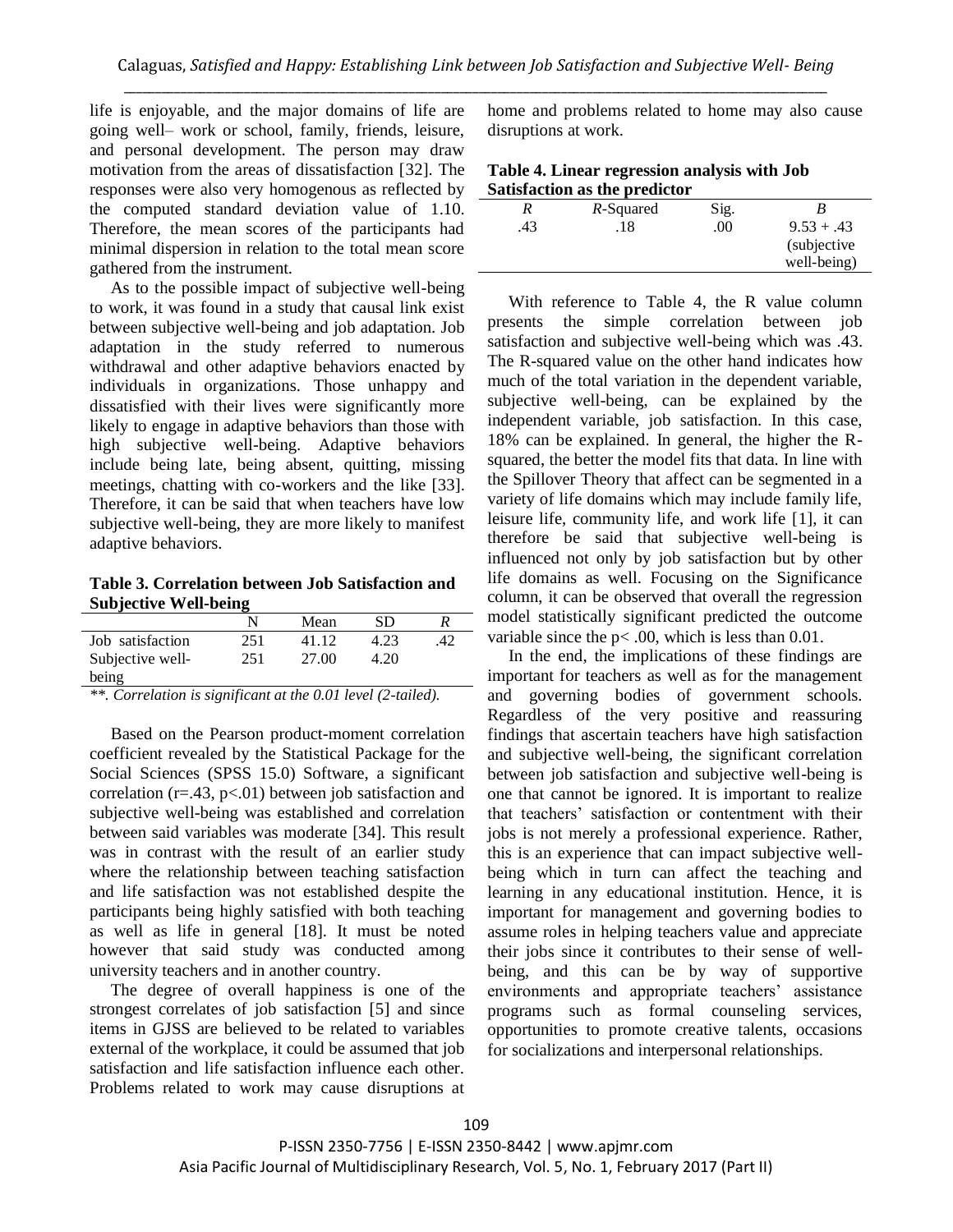#### **CONCLUSION AND RECOMMENDATION**

As can be drawn from the results of the study, teachers' job satisfaction had a significant relationship with their subjective well-being with job satisfaction significantly predicting subjective well-being. Therefore, it can be surmised that experiencing job satisfaction is crucial in the participants' subjective well-being. This proved to be another input in the growing pool of knowledge in the field of Positive Psychology particularly on the continuous proliferation of researches on job satisfaction and subjective well-being.

Considering that this study was conducted only among basic education teachers, it is therefore suggested that similar studies be conducted among teachers in the higher education. Other variable can be explored as well like that of involvement to leisure activities and community activities since these domains have also been identified in the Spillover Theory. By considering these other domains, a more holistic understanding of the subject matter can be presented.

#### **ACKNOWLEDGEMENT**

An earlier version of this paper has been presented in the Sixth Asian Conference on Education 2014 (The Asian Conference on Education 2014) held at the Righa Royal Hotel, Osaka, Japan. Funding requirements for the attendance to said conference was provided by the Commission on Higher Education, Republic of the Philippines.

#### **REFERENCES**

- [1] Wilensky, H. (1960). Work, careers and social integration. *International Social Science Journal, 12*, 543-560.
- [2] Rice, R. W., Near, J. P. & Hunt, R. G. (1980). Jobsatisfaction/life-satisfaction relationship: A review of empirical research. *Basic and Applied Social Psychology, 1*(1), 37-64.
- [3] Judge, T. A. & Watanabe, S. (1993). Another look at the job satisfaction-life satisfaction relationship. *Journal of Applied Psychology, 78*(6), 939-94.
- [4] Iverson R. D. & Maguire C. (1999). *The relationship between job satisfaction and life satisfaction.* Department of Management Working Paper Number 14, the University of Melbourne, Australia.
- [5] MacDonald, S. & MacIntyre, P. (1997) The Generic Job Satisfaction Scale: Scale development and its correlates. *Employee Assistance Quarterly, 13*(2), 1- 16.
- [6] Blanchflower, D. G. & Oswald, A. J. (1999). Proceedings from Cornell University Conference:

*Well-being, insecurity and the decline of American job satisfaction.* New York, United States.

- [7] Spector, P. E. (1997). *Job satisfaction: Application, assessment, causes, and consequences*. Thousand Oaks, California: Sage Publications.
- [8] Romle, A. R. & Shamsudin, A. S. (2006). The relationship between management practices and job satisfaction: The case of assistant registrars at public institutions of higher learning in northern region Malaysia. *The Journal of Human Resource and Adult Learning*, 72-80.
- [9] Wicker, D. (2011). *Job satisfaction: Fact or fiction*. USA: Author House.
- [10] Clark, A. E. (1996). Job satisfaction in Britain. *British Journal of Industrial Relations, 34*(2), 189- 217.
- [11] Eddington, N. & Shuman, R. (2008). *Subjective wellbeing (happiness)*. Tallahassee, Florida: Continuing Psychology Education Inc.
- [12] Pavot, W., & Diener, E. (1993). Review of the Satisfaction with Life Scale. *Psychological Assessment, 5*, 164-172.
- [13] Diener, E., Suh, E. M., Lucas, R. E., & Smith, H. L. (1999). Subjective well-being: Three decades of progress. *Psychological Bulletin, 125*(2), 276-302.
- [14] Rao, D. B., & Kumar, D. N. (2004). *School teacher effectiveness*. New Delhi, India: Discovery Publishing House.
- [15] Hunt, B. C. (2009). *Teacher effectiveness: A review of the international literature and its relevance for improving education in Latin America*. Washington, DC: PREAL.
- [16] Diener, E., Emmons, R. A., Larsen, R. J. & Griffin, S. (1985). The Satisfaction with Life Scale. *Journal of Personality Assessment, 49*, 71-75.
- [17] Pillay, H. Goddard, R. & Wilss, L. (2005) Wellbeing, burnout and competence: Implications for teachers. *Australian Journal of Teacher Education, 30*(2), 22-33.
- [18] Ahammed, S. (2011). Does teaching contribute to one's well-being: An examination of the relationship between teaching satisfaction and life satisfaction among university teachers. *Transformative Dialogues: Teaching & Learning Journal, 4*(3), 1- 19.
- [19] Hunt, J. W. & Saul, P. N. (1975). The relationship of age, tenure, and job satisfaction in males and females. *Academy of Management Journal, 18*(4), 690-702.
- [20] Senol, F. (2011). The effect of job security on the perception of external motivational tools: A study in hotel businesses. *Journal of Economic and Social Studies, 1*(2) 33-60.
- [21] Society for Human Resource Management (2012). *2012 employee job satisfaction and engagement:*

P-ISSN 2350-7756 | E-ISSN 2350-8442 | www.apjmr.com

Asia Pacific Journal of Multidisciplinary Research, Vol. 5, No. 1, February 2017 (Part II)